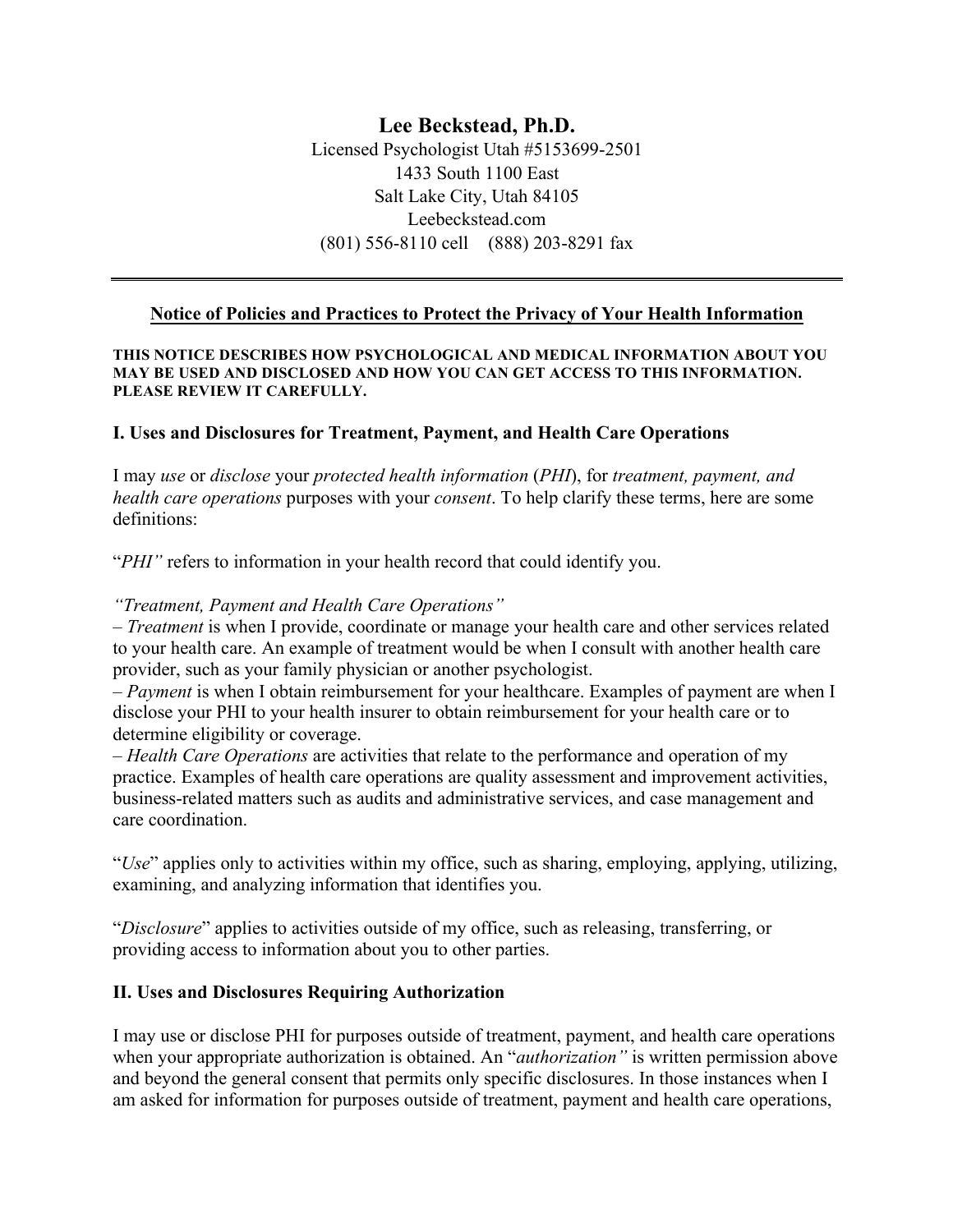I will obtain an authorization from you before releasing this information. I will also need to obtain an authorization before releasing your psychotherapy notes. *"Psychotherapy notes"* are notes I have made about our conversation during a private, group, joint, or family counseling session, which I have kept separate from the rest of your medical record. These notes are given a greater degree of protection than PHI.

You may revoke all such authorizations (of PHI or psychotherapy notes) at any time, provided each revocation is in writing. You may not revoke an authorization to the extent that (1) I have relied on that authorization; or (2) if the authorization was obtained as a condition of obtaining insurance coverage, and the law provides the insurer the right to contest the claim under the policy.

# **III. Uses and Disclosures with Neither Consent nor Authorization**

I may use or disclose PHI without your consent or authorization in the following circumstances:

■ **Child Abuse:** If I have reason to believe that a child has been subjected to incest, molestation, sexual exploitation, sexual abuse, physical abuse, or neglect, or I observe a child being subjected to conditions or circumstances which would reasonably result in sexual abuse, physical abuse, or neglect, I must immediately notify the nearest peace officer, law enforcement agency, or the Office of the Utah Division of Child and Family Services.

§ **Adult and Domestic Abuse:** If I have reason to believe that a vulnerable adult (defined below) is suffering from abuse, neglect, abandonment or exploitation, I am required by law to make a report to either the Utah Adult Protective Services intake, or the nearest law enforcement agency as soon as I become aware of the situation.

A "vulnerable adult" means an elder adult, or an adult who has a mental or physical impairment which substantially affects his or her ability to: (a) provide personal protection; (b) provide necessities such as food, shelter, clothing, or mental or other health care; (c) obtain services necessary for health, safety, or welfare; (d) carry out the activities of daily living; (e) manage his or her own resources; or (f) comprehend the nature and consequences of remaining in a situation of abuse, neglect, abandonment or exploitation.

■ **Communicable Disease:** If I have reason to believe that you are suspected of having or are suffering from a disease that is communicable, I am required by law to report this to the local health department.

■ **Health Oversight:** If you file a complaint against me with the Utah Division of Occupational and Professional Licensing, I may disclose to them information from your records relevant to the complaint.

**Judicial or administrative proceedings:** If you are involved in a court proceeding and a request is made for information about the professional services that I have provided you and/or the records thereof, such information is privileged under state law, and I must not release this information without written authorization from you or your personal or legally appointed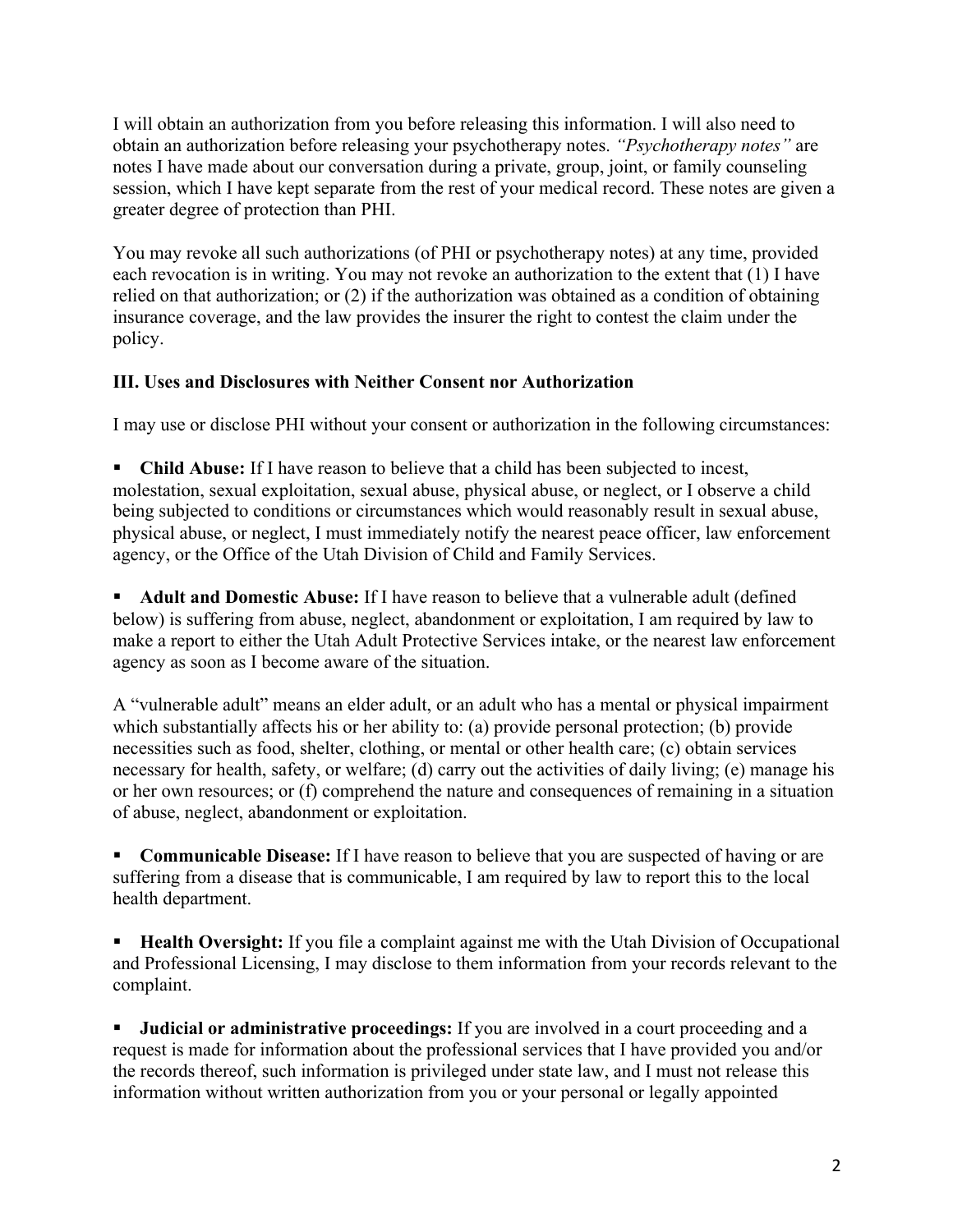representative, or a court order. This privilege does not apply when you are being evaluated for a third party or where the evaluation is court ordered. I will inform you in advance if this is the case.

§ **Serious Threat to Health or Safety:** If you communicate to me an explicit threat to kill or inflict serious bodily injury upon a reasonably identifiable person, and you have the apparent intent and ability to carry out that threat, I have the legal duty to take reasonable precautions. These precautions may include disclosing relevant information from your mental health records which is essential to protect the rights and safety of others. I also have such a duty if you have a history of physical violence of which I am aware and I have reason to believe there is a clear and imminent danger that you will attempt to kill or inflict serious bodily injury upon a reasonably identifiable person.

§ **Worker's Compensation:** If you file a worker's compensation claim, I must furnish mental health records to: (1) you or your dependents, (2) your employer, (3) the employer's workers' compensation insurance carrier, (4) the Uninsured Employers' Fund, (5) the Employers' Reinsurance Fund, (6) the Labor Commission, and (7) any attorney representing any of the above in an industrial injury or occupational disease claim.

# **IV. Patient's Rights and Psychologist's Duties**

# **Patient's Rights:**

*Right to Request Restrictions* – You have the right to request restrictions on certain uses and disclosures of protected health information about you. However, I am not required to agree to a restriction you request.

*Right to Receive Confidential Communications by Alternative Means and at Alternative Locations* – You have the right to request and receive confidential communications of PHI by alternative means and at alternative locations. (For example, you may not want a family member to know that you are seeing me. Upon your request, I will send your bills to another address.)

*Right to Inspect and Copy* – You have the right to inspect or obtain a copy (or both) of PHI in my mental health and billing records used to make decisions about you for as long as the PHI is maintained in the record. I may deny your access to PHI under certain circumstances, but in some cases you may have this decision reviewed. On your request, I will discuss with you the details of the request and denial process.

*Right to Amend* – You have the right to request an amendment of PHI for as long as the PHI is maintained in the record. I may deny your request. On your request, I will discuss with you the details of the amendment process.

*Right to an Accounting* – You generally have the right to receive an accounting of disclosures of PHI regarding you. On your request, I will discuss with you the details of the accounting process.